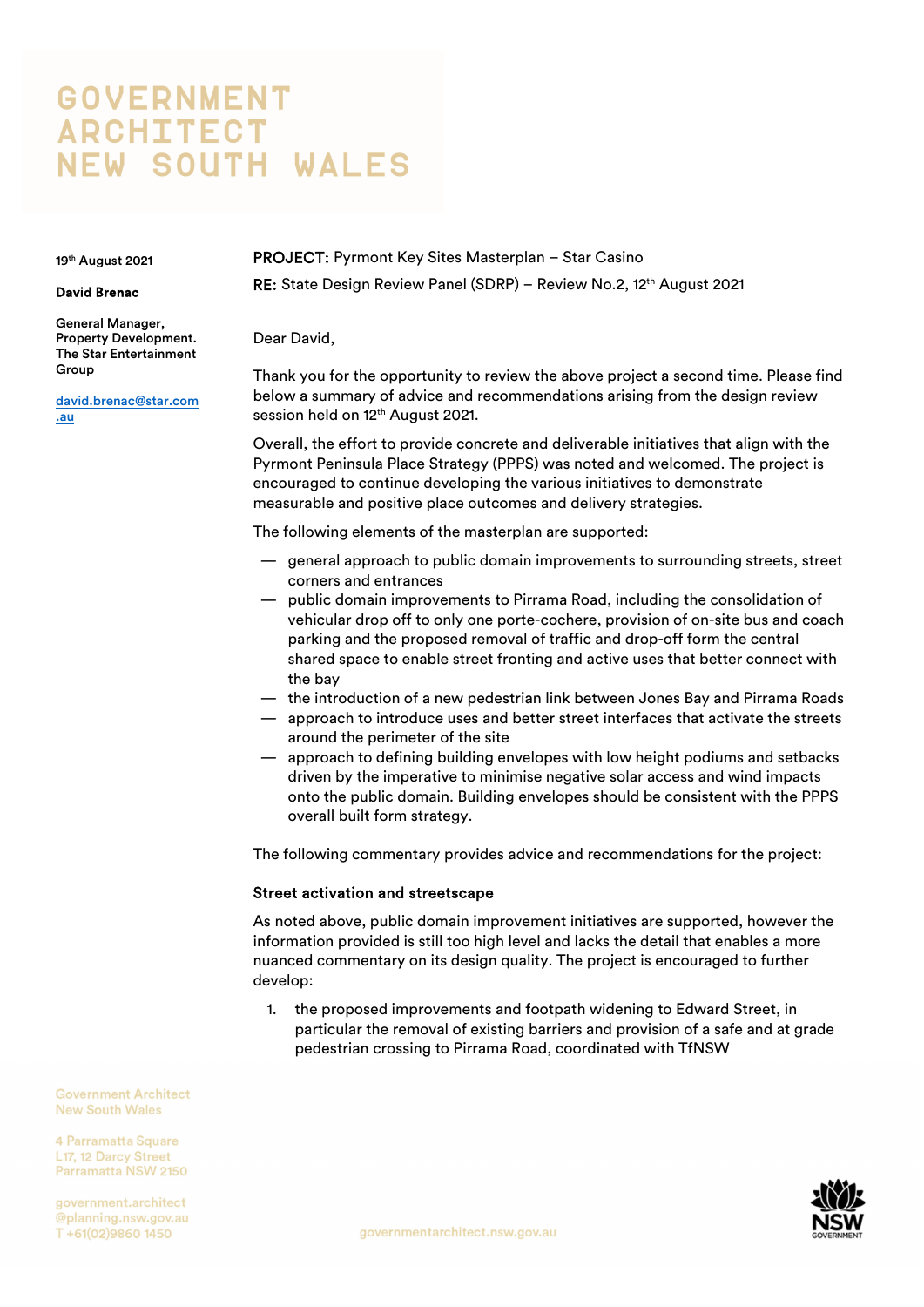- 2. the plans to widen footpaths and increase tree canopy and greenery along Union Street
- 3. improvements to Pyrmont Street and Jones Bay Road which remain marginal.

It is noted that the above public domain improvements are part of the project's public benefit contribution, and not in lieu of established contributions and infrastructure plans for the area.

While the move to improve corners, entry points and spaces with street frontage to increase legibility and street activation is supported, the resolution of how this will be achieved requires further work. This includes:

- 4. developing an alternative solution to the proposed canopy structure at the corner of Union and Pyrmont Streets that has a more sympathetic response to the context and character of Pyrmont and the surrounds
- 5. development of the proposal for the corner of Union and Edward Street to develop a solution which has a demonstrable benefit to the street frontage and public realm
- 6. details of how facades and peripheral spaces will be modified to enable interaction with the street. For example, resolution of level differences and required modifications to existing façades
- 7. every new intervention in the periphery of the site should be delivered at the street level, be of high architectural quality and accommodate uses that positively contribute to street activation

## Site permeability

Continue to develop the pedestrian link between Jones Bay and Pirrama Roads. The design of this space should deliver:

- 8. a link that is read as an unambiguously public thoroughfare
- 9. minimal obstruction of views to the sky and the experience of an open-air space.

## Built form

It is noted that the views shown were indicative only, however at the Pyrmont Bay Rd and Pirrama Street interface they demonstrated a blank wall at the lower level, and uniform and inaccessible glazing at the upper level. Further develop the street interface of the new hotel tower to demonstrate:

- 10. high quality architectural treatments including consideration of articulation, scale, depth, texture, transparency and material detail and quality
- 11. provision of spaces that can be accessed directly from the street and can house uses that will contribute to the vibrancy of the street

Advice from the first SDRP review in relation to shadow impacts onto residential uses is reiterated.

12. at a minimum, overshadowing impacts should be established based on existing built forms and location of residential uses.

**Government Architect New South Wales** 

4 Parramatta Square 117 12 Darcy Street Parramatta NSW 2150

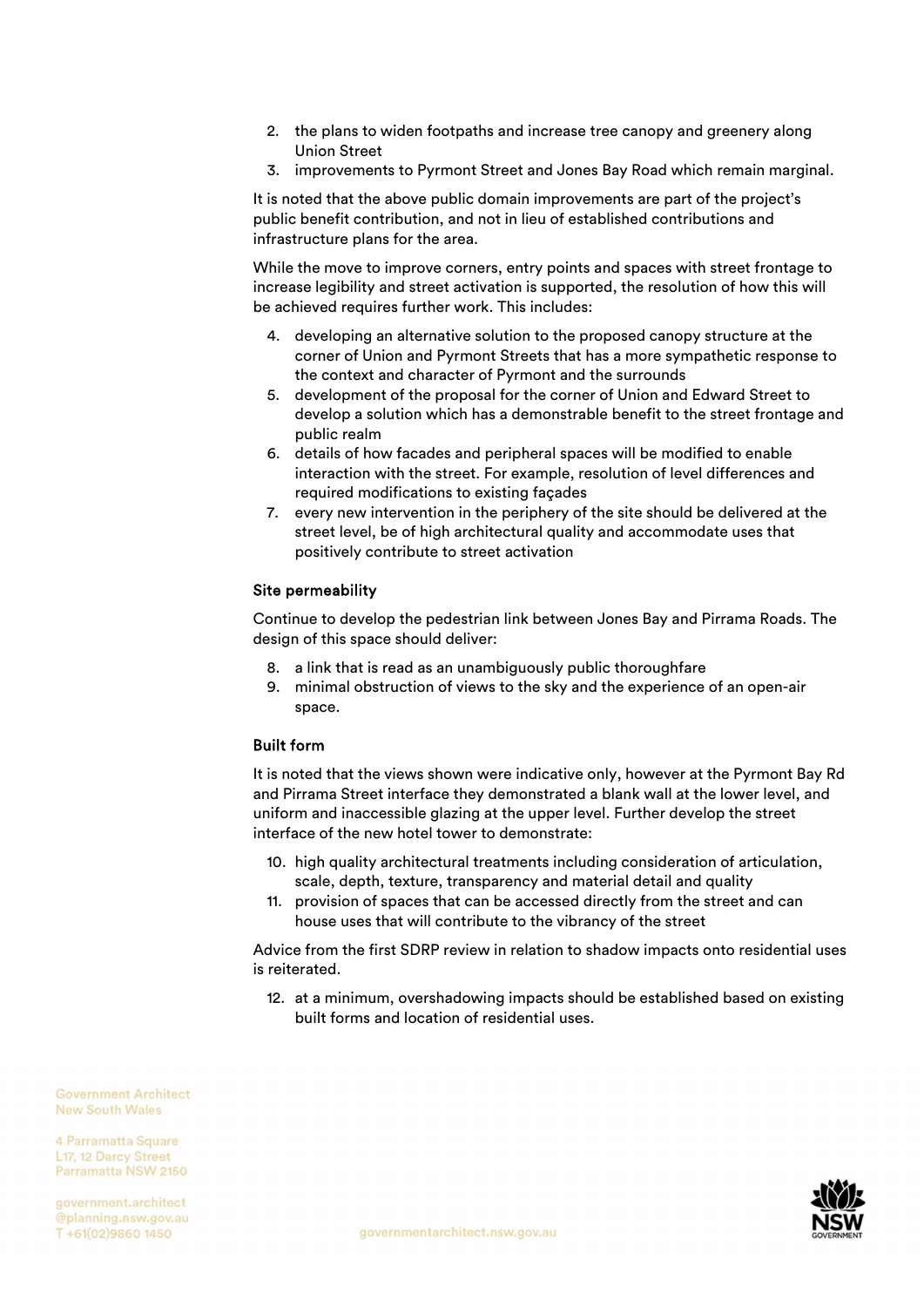Assessment of built form impacts (including overshadowing, wind, views, etc) should be based on the analysis of the cumulative outcome of existing and proposed built forms, in the immediate and nearby area of influence of the proposal. Such analysis should also evidence impacts on the future development potential of nearby sites.

13. Confirmation that the Elizabeth Hayley reserve will not be overshadowed was noted and this approach should be maintained.

## **Sustainability**

Due to the extent of material intended to be presented at the review session, the sustainability strategy could not be discussed in detail. Following the SDRP session and upon further review of the material, consolidated commentary is included in the attachment to this letter.

## Matters for further coordination

It was noted that:

- 14. Public benefit contributions related to the adjacent public spaces of Metcalf and Pyrmont Bay or enabling the continuity of the foreshore promenade between Jones Bay Wharf and Darling Island are subject to development contribution negotiations with the City of Sydney.
- 15. Consideration of providing a community space is subject to the social infrastructure audit for the precinct.
- 16. Deep soil and tree canopy targets would be coordinated with the proposed targets in the PPPS.
- 17. Traffic impacts from the proposal would be coordinated with the traffic study for the overall Peninsula.

Please contact GANSW Design Advisor, Melizza Morales at melizza.morales@planning.nsw.gov.au, if you have any queries regarding this advice.

Sincerely,

AGalin

Abbie Galvin Government Architect NSW LFRAIA Chair SDRP Pyrmont Key Sites Masterplan - Star Casino

## Distribution:

| SDRP Panel | Sophie Dyring, Penny Collins, Digby Hall, |                              |
|------------|-------------------------------------------|------------------------------|
|            | Graham Jahn (City of Sydney nominee)      |                              |
| Client     | David Brenac, Jon Stewart                 | The Star Entertainment Group |

**Government Architect New South Wales** 

4 Parramatta Square 117 12 Darcy Street Parramatta NSW 2150

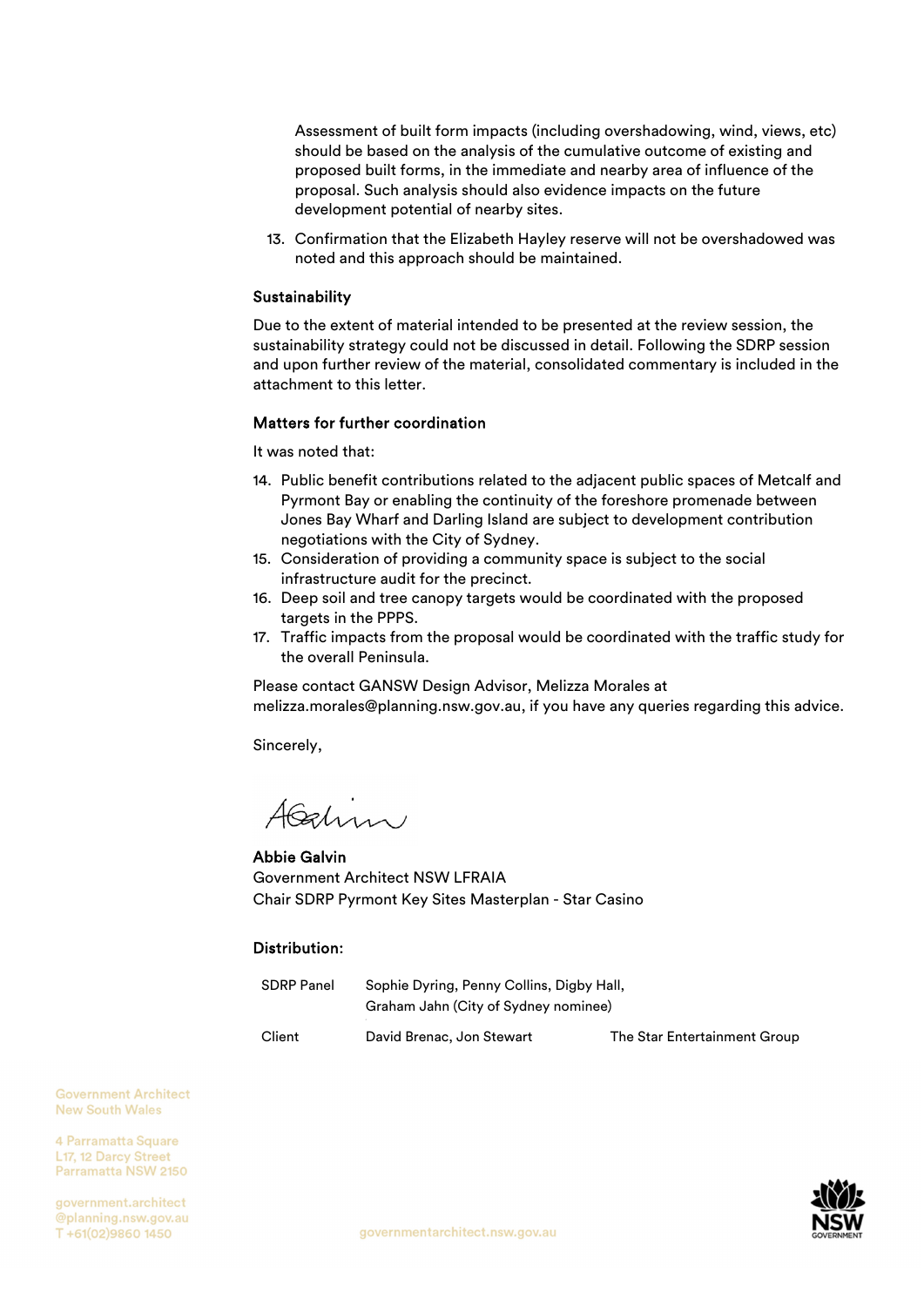State Design Review Panel (SDRP) - Review No.2, 12<sup>th</sup> August 2021 Distribution (continued)

| Design Team | Christopher Bridge, Sean McPeake<br>Craig Allchin, Ivan Ip                                                                                     | <b>FJMT Studio</b><br>Ethos Urban                                                                                                        |
|-------------|------------------------------------------------------------------------------------------------------------------------------------------------|------------------------------------------------------------------------------------------------------------------------------------------|
| Observers   | Elizabeth Elenius<br>Reinah Urqueza<br>Tom Goode<br>Stuart Gordon<br>Thomas Hale<br><b>Vic Baueris</b><br>Tom Watts, Amy van den<br>Nieuwenhof | Pyrmont Action Inc and local resident<br>City of Sydney<br>Ethos Urban<br><b>SJB Planning</b><br>Hassell<br>Procure Group<br><b>DPIE</b> |

**Government Architect New South Wales** 

4 Parramatta Square L<sub>17</sub>, 12 Darcy Street<br>Parramatta NSW 2150

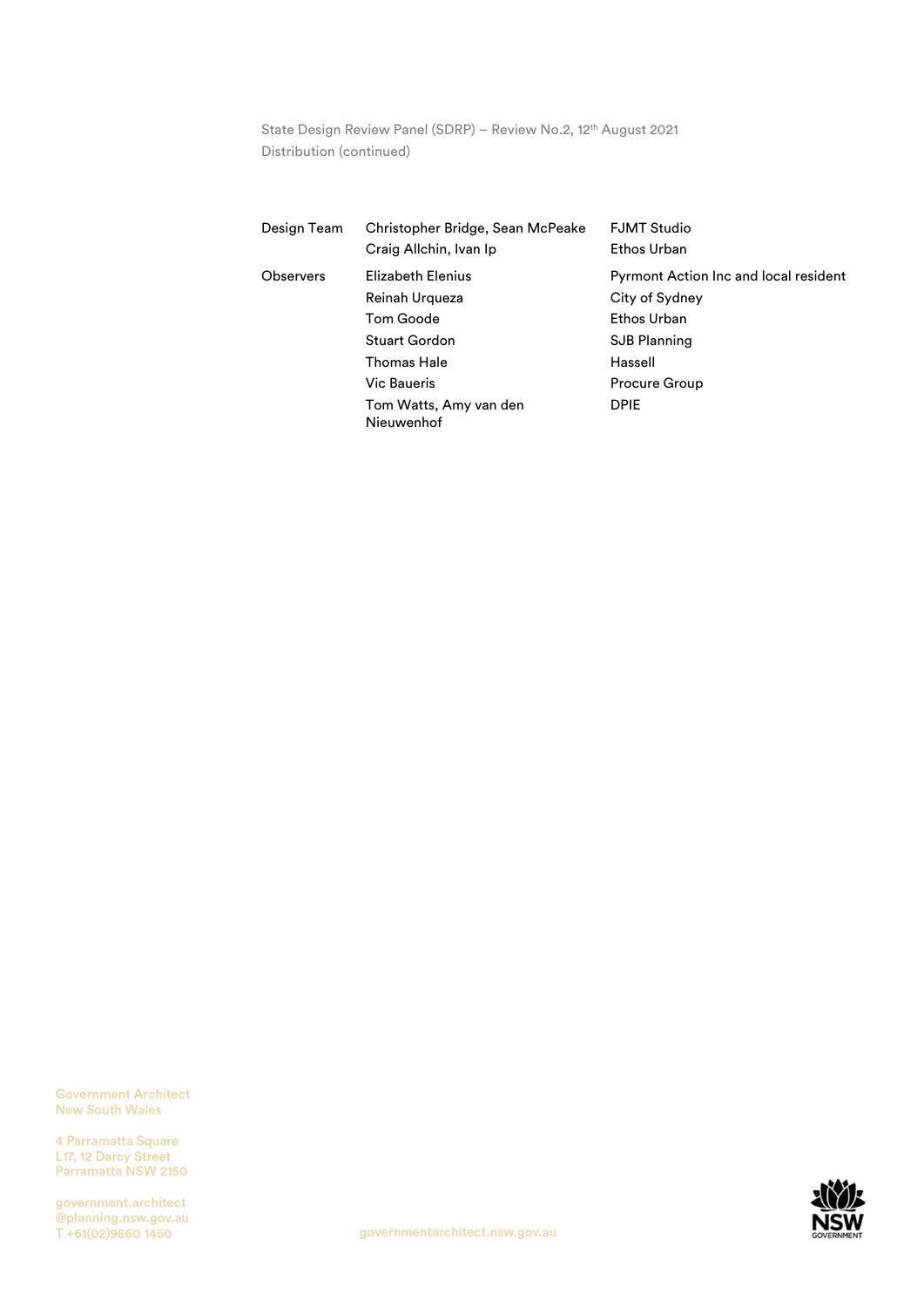# Attachment Pyrmont Key Sites Masterplan – Star Casino

Letter of Advice SDRP Review No.2, 12<sup>th</sup> August 2021

## Post session review of sustainability initiatives

## Response to Country

- 1. Integrating initiatives that promote the health and wellbeing of Country is strongly supported and encouraged. Country related initiatives should be:
	- developed in partnership with the local traditional custodians and knowledge holders of the Country that the site belongs to
	- led by a suitably qualified Cultural Advisor.

[For further information please refer to GANSW Draft Connecting with Country](https://www.governmentarchitect.nsw.gov.au/resources/ga/media/files/ga/discussion-papers/draft-connecting-with-country-framework-2020-11-12.pdf)  Framework

## Precinct sustainability strategy, targets and commitments

- 2. The proponent is encouraged to demonstrate alignment with the Pyrmont Peninsula Place Strategy 'Big Move 4' concepts, including consideration of how the proposed works would support a coordinated precinct-scale response.
- 3. The proposed Climate Adaptation Plan is strongly supported, however developing further detail is recommended in relation to the context of the wider precinct, the impacts on and opportunities for the local community, and the level of risk that is being accepted. Other aspect to consider include:
	- timelines adopted
	- Representative Concentration Pathways (RCP) and Shared Socioeconomic Pathways (SSP) scenarios
	- discussion on how the IPCC's Sixth Assessment Report (AR6) is being adopted
	- discussion on how any mitigation or adaptation strategies might impact the public space and/or surrounding neighbourhoods.
- 4. Provide further detail on the landscape approach for within and outside the site, in particular how it would contribute to establishing a green infrastructure system. Outline how such system can contribute to climate resilience (referencing Better Placed Objective 2). This could include consideration of matters such as urban landscape concepts (e.g. façade treatments), naturebased solutions or urban cooling. Many of the items listed under 'other precinct opportunities' could be integrated into this approach to green infrastructure.
- 5. The proposed 'Skyfarm' concept is strongly supported. Provide further detail on the logistics for its implementation including consideration of plot location/s, how the community would be involved and funding mechanisms.
- 6. The listed opportunities for Circular Economy Education are supported. Provide further details on implementation including consideration of logistics, location, and how these would be developed in collaboration with the community.

**Government Architect New South Wales** 

4 Parramatta Square 117 12 Darcy Street Parramatta NSW 2150